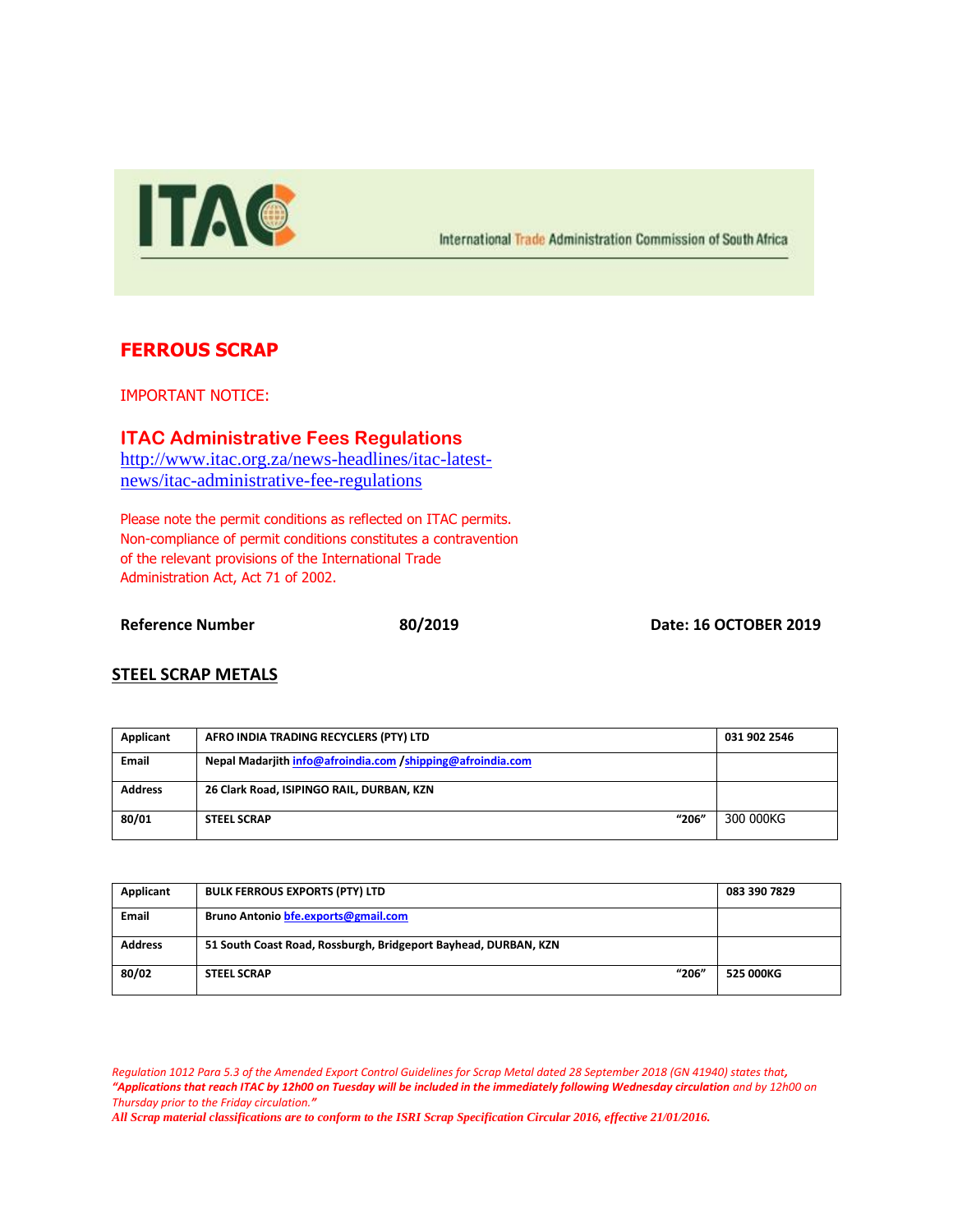| Applicant      | <b>BG Scrap Metal cc</b>                     | 011 740 1767    |
|----------------|----------------------------------------------|-----------------|
| <b>Email</b>   | Maria Magdalena Swanepoel bgscrap@mweb.co.za |                 |
| <b>Address</b> | 20 Denne Road, VULCANIA, BRAKPAN             |                 |
| 80/03          | "201"<br>STEEL SCRAP                         | <b>75 000KG</b> |

| Applicant      | <b>COLLECT A CAN PTY LTD</b>                                       | 011 466 2939 |
|----------------|--------------------------------------------------------------------|--------------|
| <b>Email</b>   | Micheal Prinsloo elize@collectacan.co.za/micheal@collectacan.co.za |              |
| <b>Address</b> | Collect-a-can DURBAN, 13 Westmead Road, WESTMEAD, DURBAN, KZN      |              |
| 80/04          | "216"<br>NEW TINPLATE BALED SCRAP                                  | 44 000KG     |

| Applicant      | <b>CATO SCRAP cc</b>                                        |       | 031 736 1393    |
|----------------|-------------------------------------------------------------|-------|-----------------|
| <b>Email</b>   | Grant McGhee grant@catoscrap.co.za/accounts@catoscrap.co.za |       |                 |
| <b>Address</b> | 68 Main (Mthoko Mkhize Drive) Road, HAMMARSDALE, KZN        |       |                 |
| 80/05          | <b>STEEL SCRAP</b>                                          | "206" | 140 000KG       |
| 80/06          | <b>GALVANISED SHEET BUNDLES</b>                             | "209" | 56 000KG        |
| 80/07          | <b>STEEL OLD SHEET BUNDLES</b>                              | "214" | <b>56 000KG</b> |
| 80/08          | <b>PLATE AND STRUCTURAL SCRAP</b>                           | "236" | 28 000KG        |

| Applicant      | <b>GROUP WRECK INTERNATIONAL NON FERROUS</b>    | 031 464 1387     |
|----------------|-------------------------------------------------|------------------|
| <b>Email</b>   | Prenesh Hariram shipping@gwinf.co.za            |                  |
| <b>Address</b> | 7 Vulcan Place, Phoenix Industrial, DURBAN, KZN |                  |
| 80/09          | "204"<br><b>STEEL SCRAP</b>                     | <b>800 000KG</b> |

| Applicant      | <b>JIMMY'S SCRAP METALS CC</b>              | 011 815 4113 |
|----------------|---------------------------------------------|--------------|
| Email          | Casper Moodie stephniejsm@absamail.co.za    |              |
| <b>Address</b> | 24 Lewis Avenue Strubenvale SPRNGS, GAUTENG |              |
| 80/10          | "204"<br><b>WIRE SCRAP(Loose)</b>           | 209 000KG    |
| 80/11          | "257"<br><b>MIXED CAST IRON</b>             | 80 000KG     |

| Applicant      | <b>MAINTAIN DATA TRADE CC</b>                    | 021 933 5885 |
|----------------|--------------------------------------------------|--------------|
| <b>Email</b>   | Charl Erasmus luzaan@megam.co.za                 |              |
| <b>Address</b> | 14 Riley Street, Beaconvale, PAROW, WESTERN CAPE |              |
| 80/12          | "201"<br><b>STEEL SCRAP</b>                      | 350 000KG    |

| Applicant      | ORS SCRAP METALS CC                    | 036 633 0931    |
|----------------|----------------------------------------|-----------------|
| <b>Email</b>   | Upasnadevi Singh orsgroup@telkomsa.net |                 |
| <b>Address</b> | 51 Centenary Road, LADYSMITH           |                 |
| 80/13          | "201"<br><b>STEEL SCRAP</b>            | <b>58 000KG</b> |

*Regulation 1012 Para 5.3 of the Amended Export Control Guidelines for Scrap Metal dated 28 September 2018 (GN 41940) states that, "Applications that reach ITAC by 12h00 on Tuesday will be included in the immediately following Wednesday circulation and by 12h00 on Thursday prior to the Friday circulation."*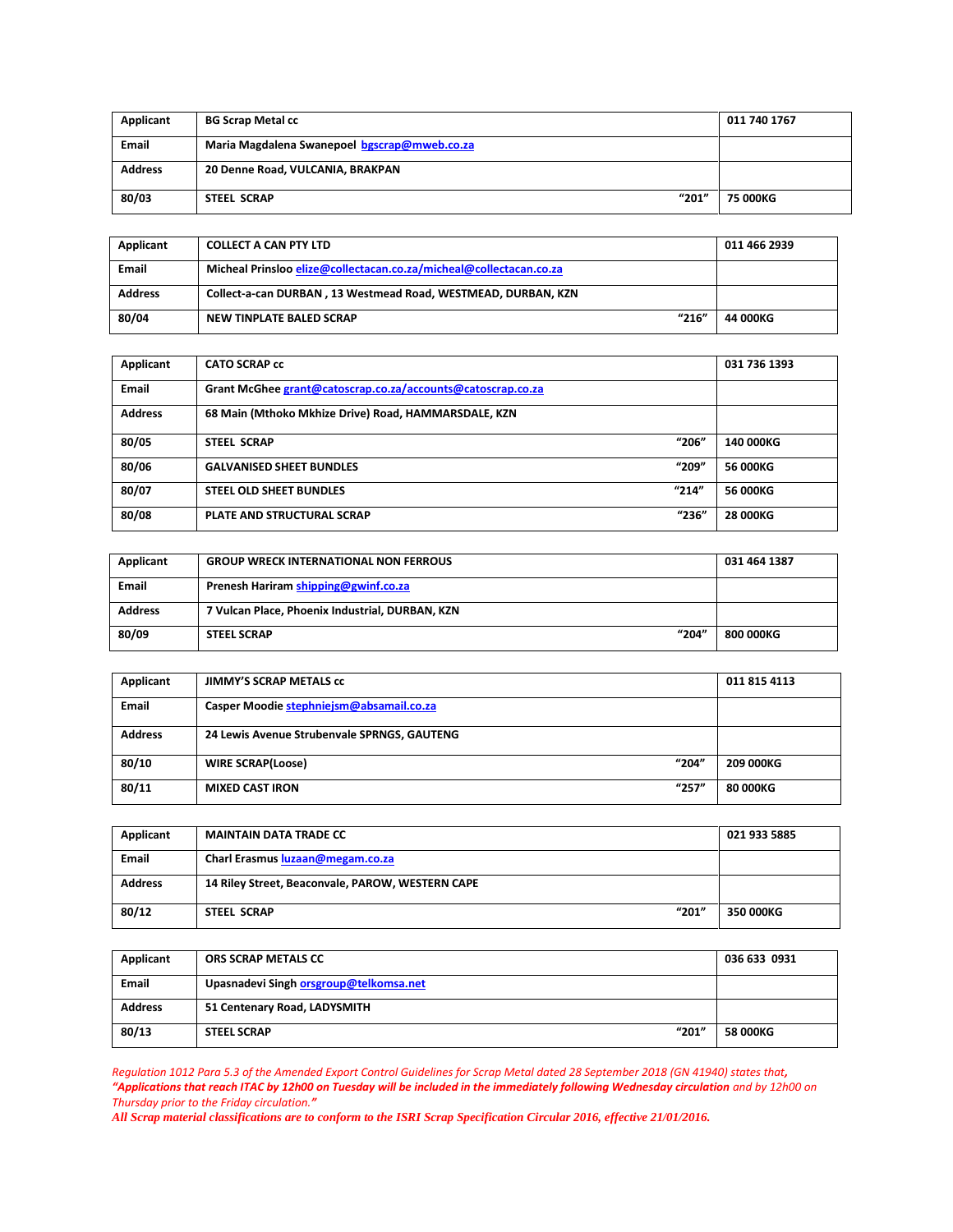| 80/14 | <b>STEEL SCRAP</b>      | "206" | 57 000KG |
|-------|-------------------------|-------|----------|
| 80/15 | STEEL OLD SHEET BUNDLES | "214" | 58 000KG |

| Applicant      | <b>PA WALTER AFRICA PTY LTD</b>                | 053 833 3474 |
|----------------|------------------------------------------------|--------------|
| <b>Email</b>   | Stephan Le Roux pawscrap@inext.co.za           |              |
| <b>Address</b> | 1 Cecil Sussman road, KIMBERLEY, NORTHERN CAPE |              |
| 80/16          | "201"<br><b>STEEL SCRAP</b>                    | 540 000KG    |
| 80/17          | "204"<br><b>WIRE(LOOSE) SCRAP</b>              | 351 000KG    |
| 80/18          | "206"<br><b>STEEL SCRAP</b>                    | 351 000KG    |

| Applicant      | <b>PREMIER SCRAP METAL (Pty) Ltd</b>                    | 031 500 1813 |
|----------------|---------------------------------------------------------|--------------|
| <b>Email</b>   | Pachaiyappan sales@premierscrap.co.za                   |              |
| <b>Address</b> | 30 Aberdare Drive, Phoenix Industrial Park, DURBAN, KZN |              |
| 80/19          | "206"<br><b>STEEL SCRAP</b>                             | 150 000KG    |

| <b>Applicant</b> | <b>RECLAMATION HOLDINGS</b>                                   | 011 8806410 |
|------------------|---------------------------------------------------------------|-------------|
| Email            | Kevin Pleaner kevinp@reclam.co.za/nephraim@reclam.co.za       |             |
| <b>Address</b>   | 38-44 Jeffels Road, Prospecton, DURBAN, KZN                   |             |
| 80/20            | "201"<br><b>STEEL SCRAP</b>                                   | 150 000KG   |
| 80/21            | "205"<br><b>STEEL SCRAP</b>                                   | 250 000KG   |
| 80/22            | "211"<br><b>SHREDDED STEEL SCRAP</b>                          | 600 000KG   |
| 80/23            | "214"<br><b>STEEL OLD SHEET NR 3 BUNDLES</b>                  | 25 00KG     |
| 80/24            | "219"<br><b>MACHINE SHOP TURNINGS</b>                         | 50 000KG    |
| 80/25            | "235"<br><b>ELECTRIC FURNACE BUNDLES</b>                      | 50 000KG    |
| 80/26            | "236"<br>PLATE AND STRUCTURAL SCRAP                           | 150 000KG   |
| <b>Address</b>   | 103-113 Burman Road, Deal Party, PORT ELIZABETH, EASTERN CAPE |             |
| 80/27            | "201"<br><b>STEEL SCRAP</b>                                   | 100 000KG   |
| 80/28            | "235"<br><b>ELECTRIC FURNACE BUNDLES</b>                      | 540 000KG   |
| <b>Address</b>   | 36 Main Reef Road, DUNSWART, GAUTENG                          |             |
| 80/29            | "219"<br><b>MACHINE SHOP TURNINGS</b>                         | 50 000KG    |
| 80/30            | "254"<br><b>HEAVY CAST IRON</b>                               | 25 000KG    |

*Regulation 1012 Para 5.3 of the Amended Export Control Guidelines for Scrap Metal dated 28 September 2018 (GN 41940) states that, "Applications that reach ITAC by 12h00 on Tuesday will be included in the immediately following Wednesday circulation and by 12h00 on Thursday prior to the Friday circulation."*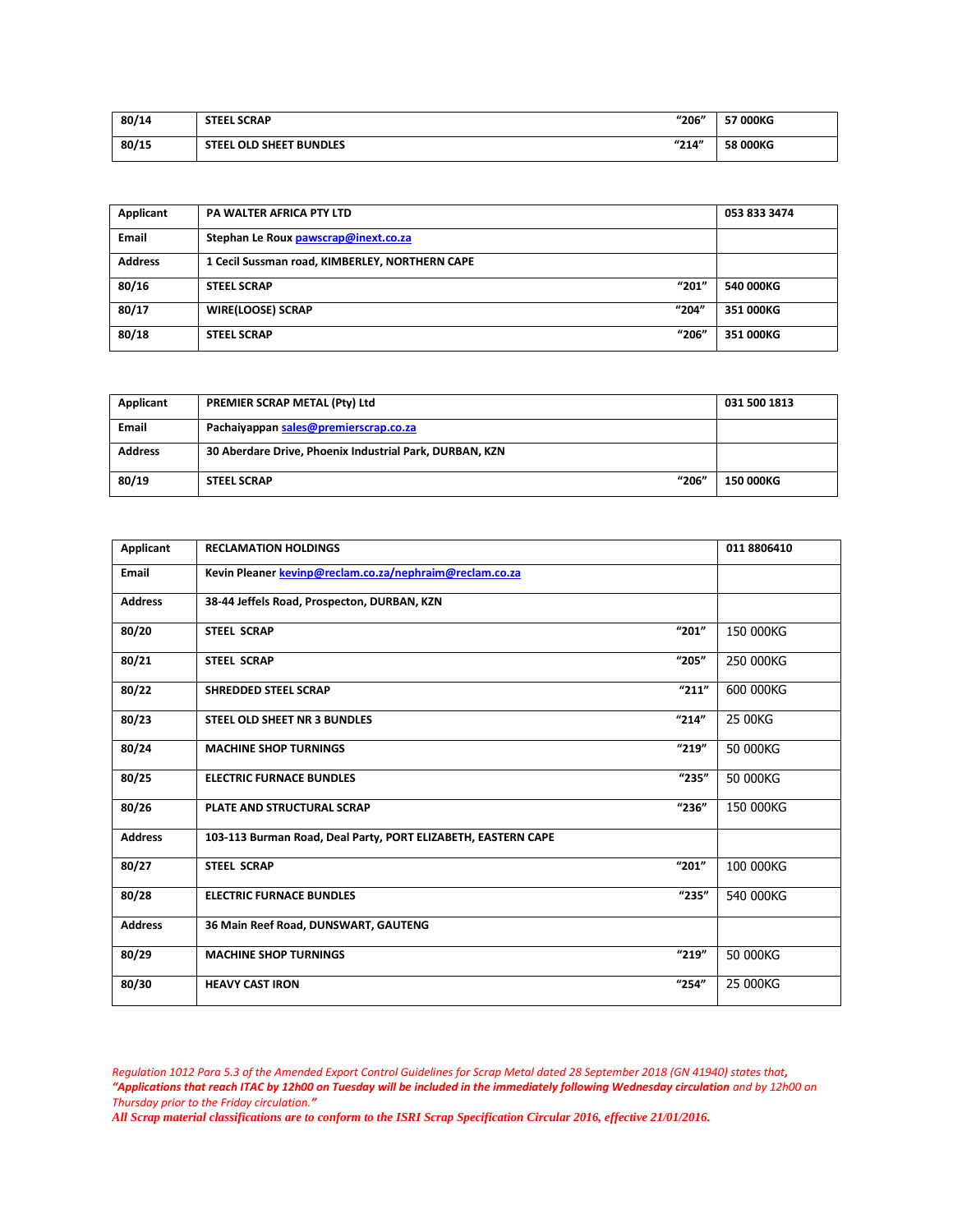| Applicant      | SA METAL GROUP (PTY) LTD                               | 021 590 3916 |
|----------------|--------------------------------------------------------|--------------|
| <b>Email</b>   | Paul Solomons trading@sametal.co.za                    |              |
| <b>Address</b> | 14 Crhistian Avenue, Epping 2, CAPE TOWN, WESTERN CAPE |              |
| 80/31          | "201"<br><b>STEEL SCRAP</b>                            | 1 000 000KG  |

| Applicant      | SH TECH CC                                                     | 012 665 0368     |
|----------------|----------------------------------------------------------------|------------------|
| <b>Email</b>   | M Aslam Khan shtech@lantic.net                                 |                  |
| <b>Address</b> | SH Scrap Metal, 67 Hilston Road, Houtkoppen, KYASANDS, GAUTENG |                  |
| 80/32          | "216"<br>NEW TINPLATE BALED SCRAP                              | <b>150 000KG</b> |

| Applicant      | STOTT METAL COMPANY T/A DURBAN METAL COMPANY (Pty) Ltd | 031 312 2226 |
|----------------|--------------------------------------------------------|--------------|
| <b>Email</b>   | Paul Perry durbanmetals@gmail.com / stents@mweb.co.za  |              |
| <b>Address</b> | 1141 Umgeni Road, DURBAN                               |              |
| 80/33          | "204"<br><b>STEEL SCRAP</b>                            | 100 000KG    |

| Applicant      | SUNRISE IRON AND STEEL CO (PTY) LTD             | 032 537 6060     |
|----------------|-------------------------------------------------|------------------|
| Email          | Steven Moorghen admin@sunriseironandsteel.co.za |                  |
| <b>Address</b> | 6 Sugarcane road, OTTAWA, VERULAM, KZN          |                  |
| 80/34          | "204"<br><b>STEEL SCRAP</b>                     | 90 000KG         |
| 80/35          | "206"<br><b>STEEL SCRAP</b>                     | 350 000KG        |
| 80/36          | "214"<br><b>STEEL OLD SHEET BUNDLES</b>         | <b>150 000KG</b> |

| Applicant      | SWAN METALS RECYCLERS (PTY) LTD         | 031 569 4095 |
|----------------|-----------------------------------------|--------------|
| <b>Email</b>   | Azmuth Chan info2@swanmetals.com        |              |
| <b>Address</b> | 10 Glen Anil Street, DURBAN NORTH, KZN  |              |
| 80/37          | "206"<br><b>STEEL SCRAP</b>             | 84 000KG     |
| 80/38          | "214"<br><b>STEEL OLD SHEET BUNDLES</b> | 84 000KG     |

| Applicant      | TREPPO GROUP (Pty) Ltd                                                       | 083 488 5888 |
|----------------|------------------------------------------------------------------------------|--------------|
| <b>Email</b>   | Jonathan Jansen jj@metalcorp.co.za                                           |              |
| <b>Address</b> | 10A UNIFRONT IINDUSTRIAL PARK, Dekema Road, WADEVILLE, JOHANNESBURG, GAUTENG |              |
| 80/39          | "201"<br><b>STEEL SCRAP</b>                                                  | 475 000KG    |

*Regulation 1012 Para 5.3 of the Amended Export Control Guidelines for Scrap Metal dated 28 September 2018 (GN 41940) states that, "Applications that reach ITAC by 12h00 on Tuesday will be included in the immediately following Wednesday circulation and by 12h00 on Thursday prior to the Friday circulation."*